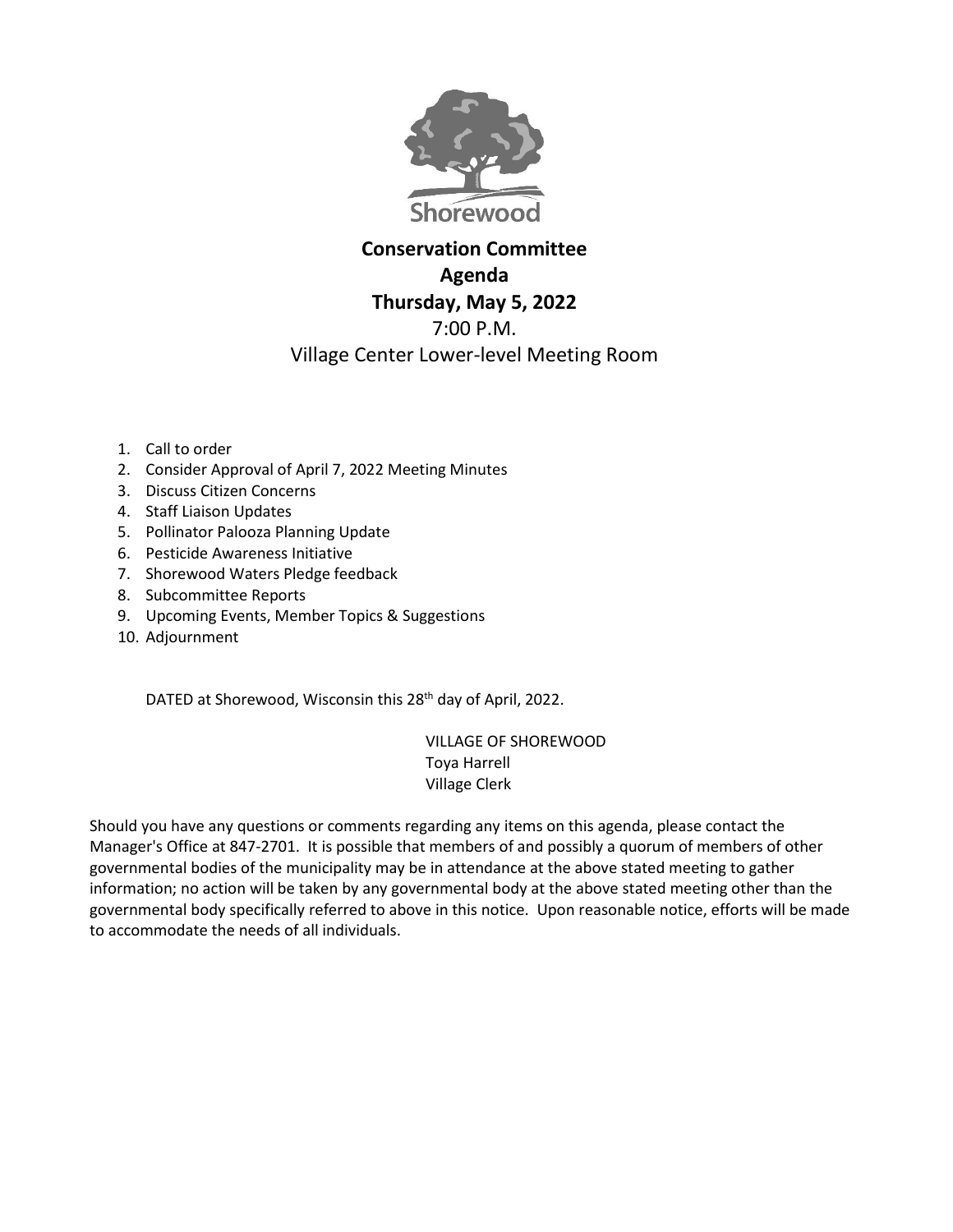

# **Conservation Committee Minutes April 7, 2022 7:00 P.M.**

## **1. Call to order**

The meeting was called to order at 7:02 p.m.

Members present: Joshua Liberatore, Chuck Hagner, Maggie Pipek, Caroline Kuebler, Erin Povak, Elisabeth Witt, Donna Pollock, Matt McGovern, and Henry Tomasiewicz.

Others present: Residents Joe Shaffer and Terry Blair, Village President Ann McKaig, and Village Manager Rebecca Ewald and Assistant Manager Chris Anderson.

Not present: Natalia Stein, Meenal Atre, Linda Frank, Bella Peaslee, and Trustee Wesley Warren.

## **2. Consider Approval of March 3, 2022 Meeting Minutes**

Mr. Hagner moved to approve the March 3, 2022 minutes. The motion was seconded by Mr. Tomasiewicz. Vote 7-0 to approve the minutes.

#### **3. Discuss Citizen Concerns**

Mr. Shaffer presented on the merits of No Mow May, having read newspaper articles that circulated in the past few weeks, coming from the New York Times and other outlets, featuring Wisconsin communities. He became interested in the movement and began to research the different communities that have promoted this practice as a way of encouraging bees and other pollinators. He described how it could be promoted through various communication channels. He spoke with an alderman in Appleton who was quoted in the newspaper article and got a sense of the pushback and common complaints that the city has experienced. Appleton is now in its third year with this program. Mr. Tomasiewicz and Mr. Hagner both spoke up in favor of the program. Village Manager Ewald explained the staff perspective and outlined a process by which the Committee could pursue this formally for next year. President McKaig said she would include the interest in Shorewood adopting and its being studied by the Conservation Committee in her next President's report as a way of informing the board of a coming issue. Ms. Keubler referred to behavioral change best practices, indicating that beginning with a simple, clear "ask" such as No Mow May fits within a model of progressive behavioral change. Mr. Liberatore agreed to follow up with Mr. Shaffer after spring events and develop a plan for pursuing this more formally next year.

## **4. Staff Liaison Updates**

A second DPW-led brush chipping event will be held at Atwater lakefront park on April 9; volunteers will meet at Plensa sculpture at 10 a.m. Turnout was very low at the similar March 26 event (held during spring break), so volunteers are actively encouraged to show up at this second opportunity. Assistance is requested in dragging brush from path to central location for chipping.

## **5. Discuss planning process for spring film screening and pollinator-themed event**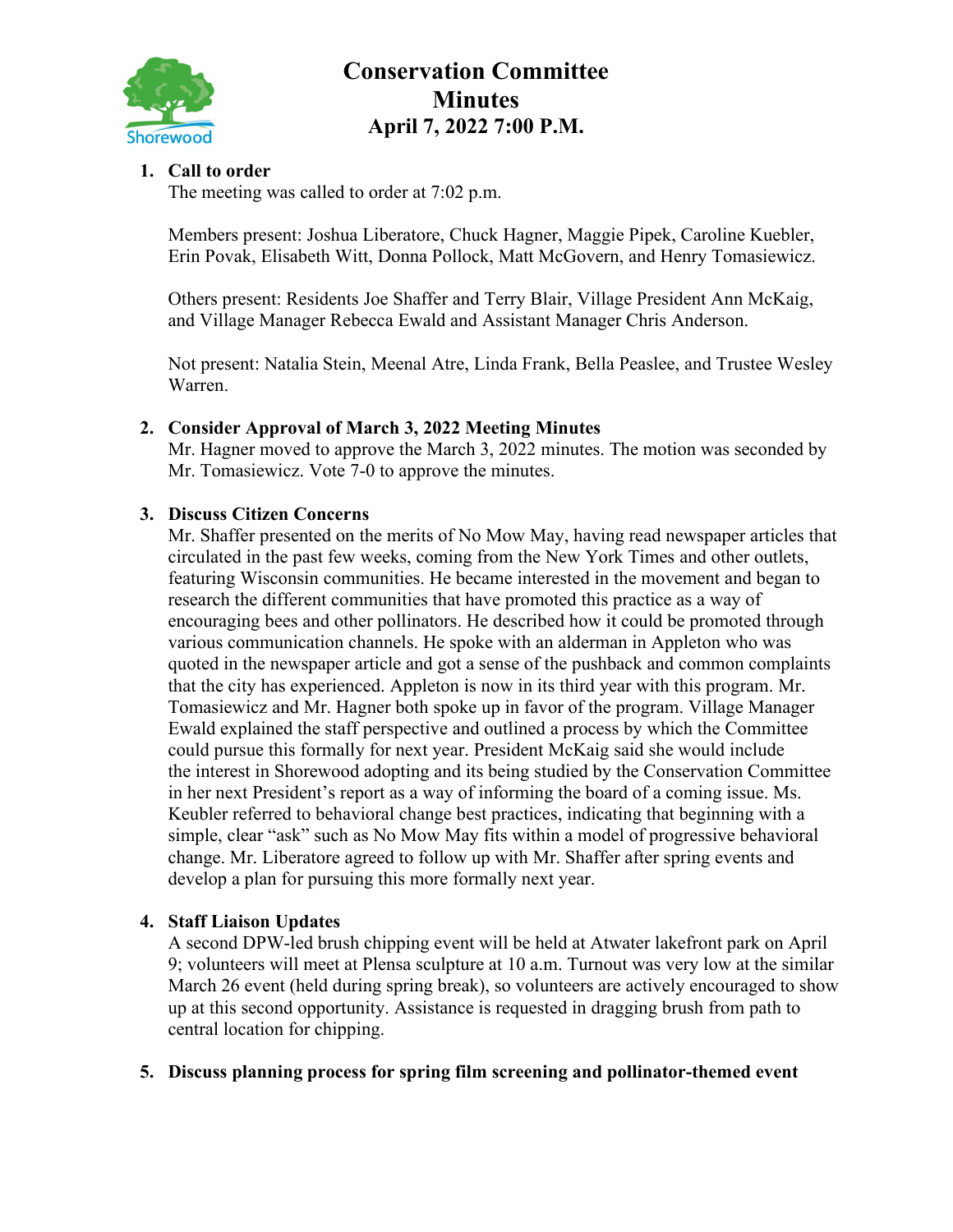Mr. Liberatore requested help from members in advertising upcoming events on social media. Ms. Witt volunteered to promote both events on Facebook. Manager Ewald offered to inform all Village committees of the upcoming film screening. Ms. Pipek and Ms. Witt volunteered to help pass out flyers at the event itself. The event itself is pretty simple. Brief introduction by Mr. Liberatore to greet attendees and set up the film, screen the film, tidy up and leave by 9:30 p.m. SHS staff will be on hand for audio/visual technical support. The main thing is to promote the film and get the word out to friends and neighbors. Ms. Keubler will contact Atwater principal, Ms. Pipek Lake Bluff, with Ms. Witt handling SIS and SHS principals. Volunteers were also secured for six slots for different tables and activities at the May 21 Pollinator Palooza event in Estabrook Park. It was agreed that the same group named above would handle communication/advertising with four schools for both April 22 film screening and May 21 Pollinator Palooza.

#### **6. Approve funds for SHS auditorium rental fee and County Parks use fee for upcoming events**

Mr. Liberatore moved to approve \$160 to cover the rental fee for the screening of Symphony of the Soil on April 22, seconded by Ms. Pollack. Motion carried 9-0. A second motion was made by Mr. Tomasiewicz, seconded by Mr. Liberatore, to cover the \$50 county park fee for the Pollinator Palooza event on May 21. That motion also carried with a vote of 9-0.

#### **7. Shorewood Waters Pledge feedback and pesticide awareness initiative**

Ms. Povak reported out on her recent conversation with Kae Donleavy of Shorewood Waters Project, who is developing a voluntary Pledge program for residents to commit to a minimum of five items from a list of suggestions regarding watershed protection efforts and sustainable landscape practices on Shorewood properties. Incentives will be offered, with the understanding that any plastic token items should be avoided. Ms. Povak will continue to provide feedback on the project and report back to the full Committee as needed. They are also collaborating on a Green Cleaning guidance that may also take the form of a public workshop. Ms. Povak volunteered to remain the lead on this liaison activity and to report back to the Committee as desired. She also described a follow-up activity implementing the Committee goal to gather baseline data on pesticide prevalence in residential neighborhoods, perhaps by conducting a walking audit of neighborhoods on particular dates, looking for pesticide signage in yards. She described some of the difficulties in designing an effective audit, given the unpredictability of applications and the short requirement for posting signage/flags. Ms. Povak will put together an outline for a Committee-led walking audit and submit through Mr. Anderson to the full committee for volunteer signups.

#### **8. Subcommittee Reports**

No reports.

## **9. Upcoming Events, Member Topics & Suggestions**

Please consider joining former member Roland Schroeder for the annual garlic mustard weed out at Shorewood Nature Preserve on May 14. A guided bird walk will be incorporated ahead of the weed pull. Details are in this week's Manager's Memo.